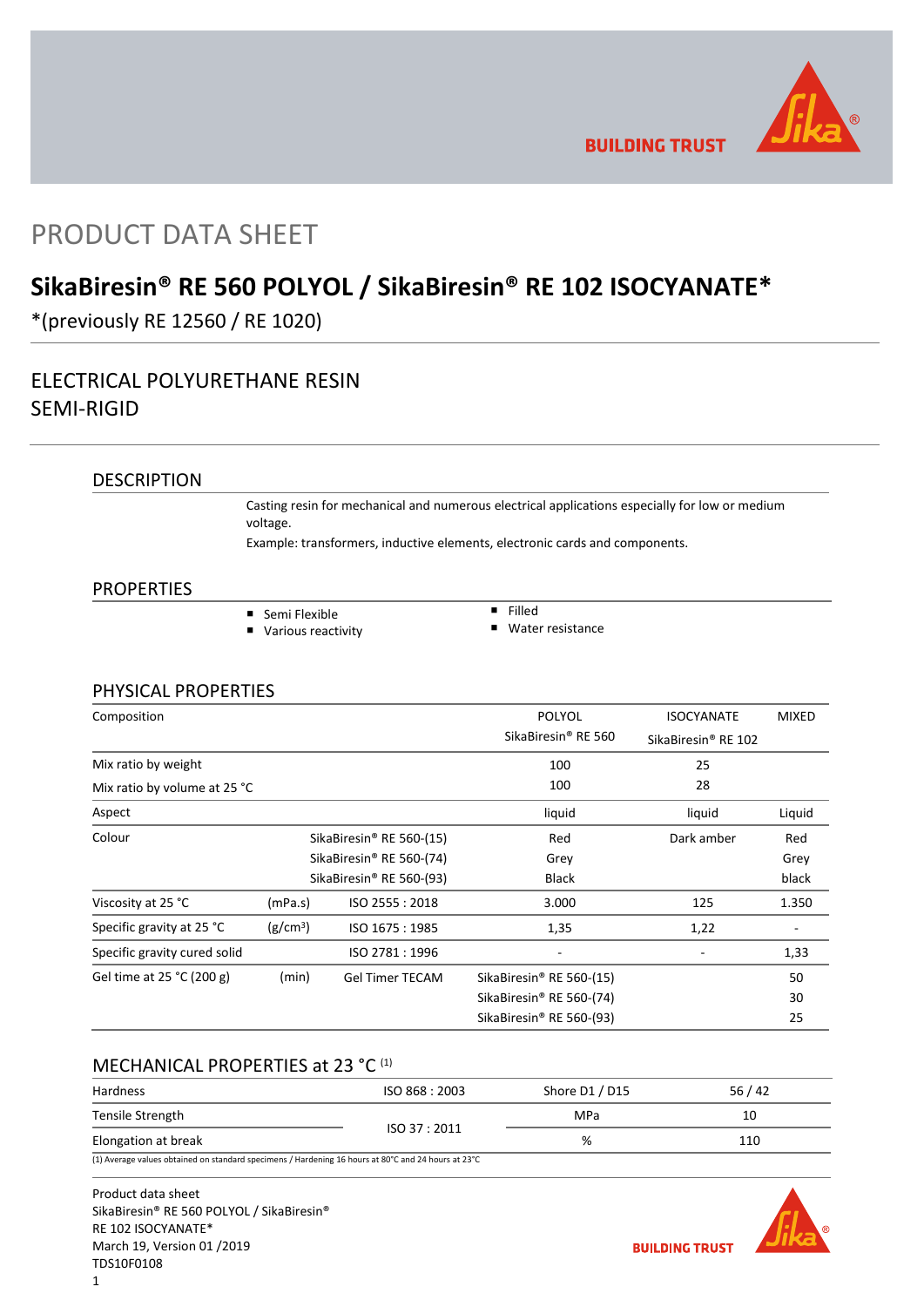## THERMAL AND SPECIFIC PROPERTIES (1)

| Working temperature                                                                                              | °C               | $-50$ to $+120$           |           |
|------------------------------------------------------------------------------------------------------------------|------------------|---------------------------|-----------|
| Thermal conductivity                                                                                             | ISO 2582: 1978   | W/m.K                     | 0,32      |
| Glass transition temperature (Tg)                                                                                | ISO 11359 : 1999 | °C                        | 25        |
| Coefficient of thermal expansion (CTE)<br>$[-50 \text{ to } -10]^{\circ}\text{C}$<br>$[-40 \text{ to } +120]$ °C | ISO 11359 : 1999 | $10^{-6}$ K <sup>-1</sup> | 55<br>160 |
| Water absorption ( $23^{\circ}$ C – 24 Hours)                                                                    | ISO 62:1999      | %                         | 0,3       |
| Directive 2015/863/EU (ROHS) <sup>(2)</sup>                                                                      | -                |                           | Conform   |

(1) Average values obtained on standard specimens / Hardening 16 hours at 80°C and 24 hours at 23°C.

(2) European directive on the restriction of the use of certain hazardous substances electrical and electronic equipment.

## DIELECTRIC AND INSULATING PROPERTIES at 23°C **(1)**

| Dielectric strength (50 Hz - 1 mm)       | CEI 60243-1 E2: 1998 | kV/mm        | 24          |
|------------------------------------------|----------------------|--------------|-------------|
| Dielectric constant $\epsilon$ (100 Hz)  | CEI 60250 : 1969     |              | 4,9         |
| Dissipation factor tan $\delta$ (100 Hz) | CEI 60250 : 1969     |              | $6.10^{-2}$ |
| Volume resistivity (1.000 V)             | CEI 60093 E2:1980    | $\Omega$ .cm | $5.10^{15}$ |

(1) Average values obtained on standard specimens / Hardening 16 hours at 80°C and 24 hours at 23°C

## PROCESSING

- Before use ISOCYANATE SikaBiresin® RE 101 check carefully the absence of crystallisation or dimerization on each package
	- Solid particle presence
	- Cloudy liquid
- In case of crystallization or dimerization, the product must be placed in an oven at 60°C until complete decrystallization (16 hours maximum). Rehomogenize and return to room temperature. After shaking the product into the package, the product is not clear, DO NOT USE THE PRODUCT.
- Setting may be observed on the polyol. In that case, it is necessary to mix the POLYOL part until both colour and aspect become homogeneous. This is not harmful for the product quality.
- Both parts (POLYOL and ISOCYANATE) have to be mixed at a temperature higher than 18°C according to the mix ratio indicated on the technical datasheet. Before casting check that parts or moulds are free of any trace of moisture

## HANDLING PRECAUTIONS

Normal health and safety precautions should be observed when handling these products :

- **Ensure good ventilation.**
- Wear gloves, glasses and protective clothes.

For further information, please consult the Safety Data Sheets.

## STORAGE CONDITIONS

Storage at a temperature below 5°C can cause crystallisation and dimerization of the ISOCYANATE SikaBiresin® RE 102.

Shelf life is 12 months for the POLYOL and 12 months for ISOCYANATE in a dry place and in their original unopened containers at a temperature between 15 to 25°C.

Any open can must be tightly closed under dry inert gas (dry air, nitrogen, etc…).



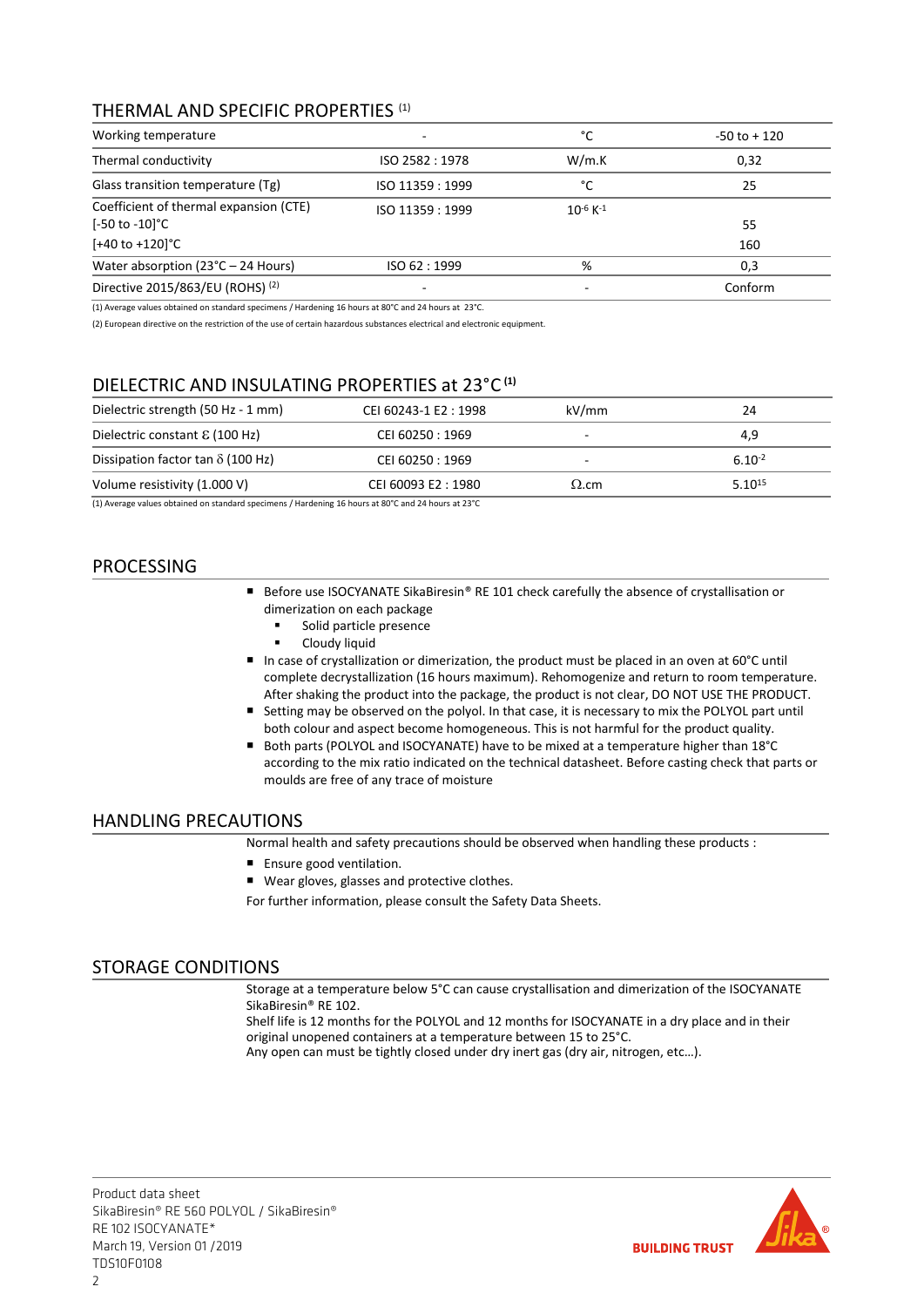Packaging information on request, please contact your local sales representative or find your local contact on www.sikaadvancedresins.com

## FURTHER INFORMATION

The information herein is offered for general guidance only. Advice on specific applications is available on request from the Technical Department of Sika Advanced Resins. Copies of the following publications are available on request: Safety Data Sheets.

## VALUE BASES

All technical data stated in this Product Data Sheet are based on laboratory tests. Actual measured data may vary due to circumstances beyond our control.

## HEALTH AND SAFETY INFORMATION

For information and advice regarding transportation, handling, storage and disposal of chemical products, users shall refer to the actual Safety Data Sheets containing physical, ecological, toxicological and other safety-related data.

## LEGAL NOTES

The information, and, in particular, the recommendations relating to the application and end-use of Sika products, are given in good faith based on Sika's current knowledge and experience of the products when properly stored, handled and applied under normal conditions in accordance with Sika's recommendations. In practice, the differences in materials, substrates and actual site conditions are such that no warranty in respect of merchantability or of fitness for a particular purpose, nor any liability arising out of any legal relationship whatsoever, can be inferred either from this information, or from any written recommendations, or from any other advice offered. The user of the product must test the product's suitability for the intended application and purpose. Sika reserves the right to change the properties of its products. The proprietary rights of third parties must be observed. All orders are accepted subject to our current terms of sale and delivery. Users must always refer to the most recent issue of the local Product Data Sheet for the product concerned, copies of which will be supplied on request.